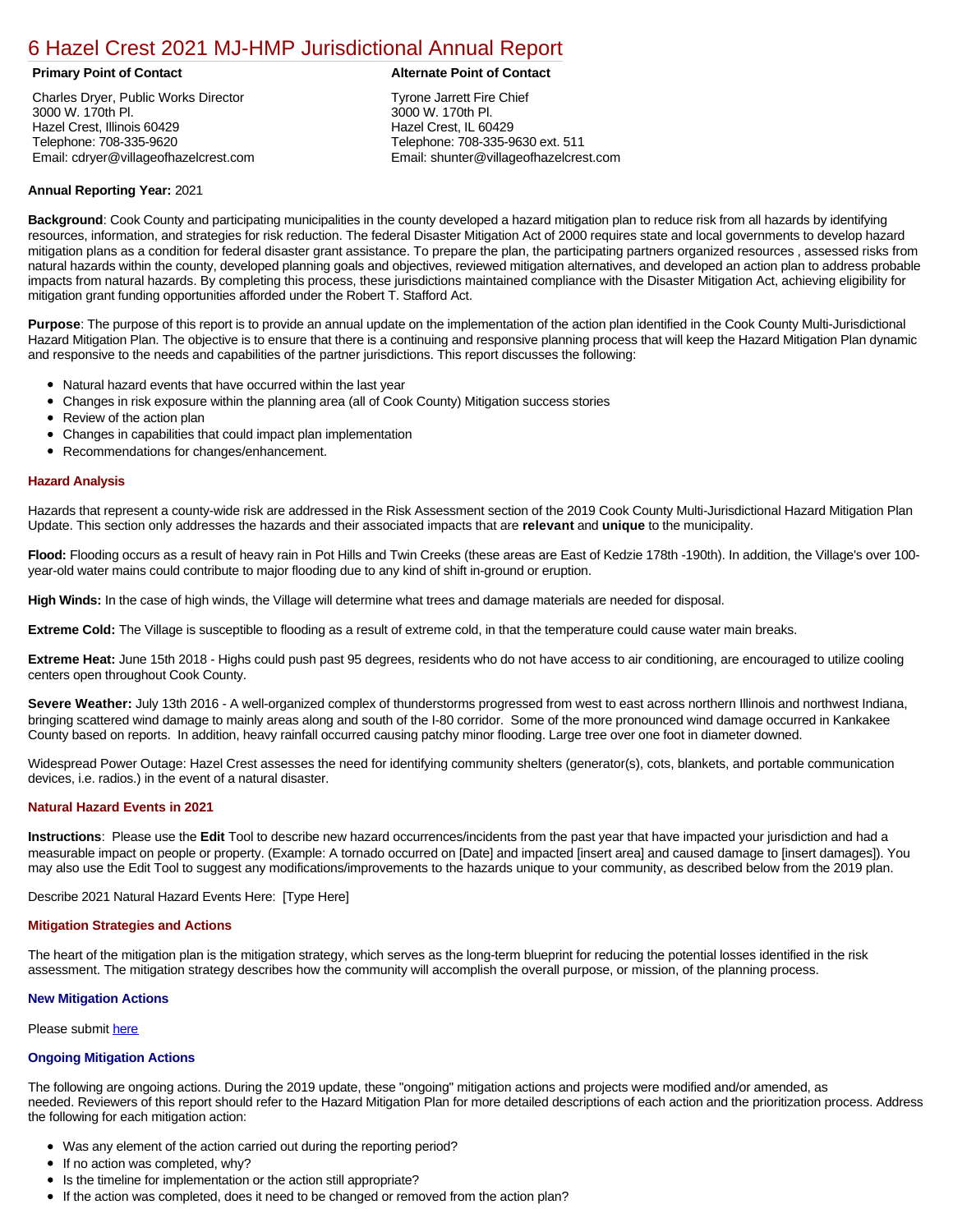| TABLE: HAZARD MITIGATION ACTION PLAN MATRIX                                                                                                                                                                             |                                      |             |                                                                                                                                                   |                                 |                        |                          |                                            |                                                                                                                                                                     |
|-------------------------------------------------------------------------------------------------------------------------------------------------------------------------------------------------------------------------|--------------------------------------|-------------|---------------------------------------------------------------------------------------------------------------------------------------------------|---------------------------------|------------------------|--------------------------|--------------------------------------------|---------------------------------------------------------------------------------------------------------------------------------------------------------------------|
| <b>Completion status legend:</b><br>$O =$ Action Ongoing toward Completion<br>$N = New$<br>$R =$ Want Removed from Annex<br>$C = Project Completed$<br>$X = No$ Action Taken                                            |                                      |             |                                                                                                                                                   |                                 |                        |                          |                                            |                                                                                                                                                                     |
| 2021 Status                                                                                                                                                                                                             | 2020 Status                          | 2019 Status | <b>Hazards</b><br><b>Mitigated</b>                                                                                                                | <b>Objectives</b><br>Met        | <b>Lead Agencies</b>   | <b>Estimated</b><br>Cost | Sources of<br><b>Funding</b>               | <b>Timeline/Projected</b><br><b>Completion Date</b><br>(a)                                                                                                          |
| impede drainage.                                                                                                                                                                                                        |                                      |             | Action H4.1—Improve Stormwater drainage system capacity by cleaning and clearing existing ditches of debris and any other obstructions that would |                                 |                        |                          |                                            |                                                                                                                                                                     |
| <b>Status Description:</b>                                                                                                                                                                                              |                                      |             |                                                                                                                                                   |                                 |                        |                          |                                            |                                                                                                                                                                     |
| ongoing                                                                                                                                                                                                                 |                                      | Ongoing     | Flood, Severe<br>Weather, Severe<br><b>Winter Weather</b>                                                                                         | 1, 2, 9, 13                     | City of Hazel<br>Crest | Low                      | IEPA, Grants                               | Ongoing                                                                                                                                                             |
|                                                                                                                                                                                                                         |                                      |             | Action H4.2—Protect infrastructure and critical facilities from damage by engineering and/or retrofitting facilities to withstand hazards.        |                                 |                        |                          |                                            |                                                                                                                                                                     |
| <b>Status Description:</b>                                                                                                                                                                                              |                                      |             |                                                                                                                                                   |                                 |                        |                          |                                            |                                                                                                                                                                     |
| ongoing                                                                                                                                                                                                                 |                                      | Ongoing     | All                                                                                                                                               | 1, 2, 9, 13                     | City of Hazel<br>Crest | High                     | General<br>Revenue, Grant                  | Long-term                                                                                                                                                           |
|                                                                                                                                                                                                                         |                                      |             | Action H4.3—Improve stormwater drainage capacity by increasing the capacity of the City's storm sewer drainage system.                            |                                 |                        |                          |                                            |                                                                                                                                                                     |
| <b>Status Description:</b>                                                                                                                                                                                              |                                      |             |                                                                                                                                                   |                                 |                        |                          |                                            |                                                                                                                                                                     |
| ongoing                                                                                                                                                                                                                 |                                      | Ongoing     | Flood, Severe<br>Weather                                                                                                                          | 1, 2, 9, 13                     | City of Hazel<br>Crest | High                     | General<br>Revenue, Grant                  | Long-term                                                                                                                                                           |
|                                                                                                                                                                                                                         |                                      |             | Action H4.4—Produce and distribute family and traveler emergency preparedness information about severe winter weather hazards.                    |                                 |                        |                          |                                            |                                                                                                                                                                     |
| <b>Status Description:</b>                                                                                                                                                                                              |                                      |             |                                                                                                                                                   |                                 |                        |                          |                                            |                                                                                                                                                                     |
| ongoing                                                                                                                                                                                                                 |                                      | Ongoing     | Severe Winter<br>Weather                                                                                                                          | 1, 5, 8                         | City of Hazel<br>Crest | Low                      | General<br>Revenue                         | Short-term                                                                                                                                                          |
|                                                                                                                                                                                                                         | infiltration and stop sewer backups. |             |                                                                                                                                                   |                                 |                        |                          |                                            | Action H4.5—The televising and repairing of all sanitary sewer lines and the rehabilitation/sealing of all sanitary structures through-out the Village to eliminate |
| <b>Status Description:</b>                                                                                                                                                                                              |                                      |             |                                                                                                                                                   |                                 |                        |                          |                                            |                                                                                                                                                                     |
| omgoing                                                                                                                                                                                                                 |                                      | Ongoing     | Flood, Severe<br>Weather                                                                                                                          | 1, 2, 9                         | City of Hazel<br>Crest | High                     | General<br>Revenue, Grant                  | Long-term                                                                                                                                                           |
| Action H4.6—Participate in the Community Rating System.                                                                                                                                                                 |                                      |             |                                                                                                                                                   |                                 |                        |                          |                                            |                                                                                                                                                                     |
| <b>Status Description:</b>                                                                                                                                                                                              |                                      |             |                                                                                                                                                   |                                 |                        |                          |                                            |                                                                                                                                                                     |
| ongoing                                                                                                                                                                                                                 |                                      | Ongoing     | Flood                                                                                                                                             | 3, 4, 5, 6, 7, 9,<br>10, 11, 13 | City of Hazel<br>Crest | Low                      | General<br>Revenue                         | Short-term                                                                                                                                                          |
| Action H4.7—Develop and maintain a GIS database to track community vulnerability and exposure in known hazard areas.                                                                                                    |                                      |             |                                                                                                                                                   |                                 |                        |                          |                                            |                                                                                                                                                                     |
| <b>Status Description:</b>                                                                                                                                                                                              |                                      |             |                                                                                                                                                   |                                 |                        |                          |                                            |                                                                                                                                                                     |
| ongoing                                                                                                                                                                                                                 |                                      | Ongoing     | Multi-Hazard                                                                                                                                      | 1, 2, 5, 6                      | City of Hazel<br>Crest | High                     | General<br>Revenue                         | Short-term and<br>Ongoing                                                                                                                                           |
|                                                                                                                                                                                                                         |                                      |             | Action H4.8—Completing a stormwater drainage study for known problem areas.                                                                       |                                 |                        |                          |                                            |                                                                                                                                                                     |
| <b>Status Description:</b>                                                                                                                                                                                              |                                      |             |                                                                                                                                                   |                                 |                        |                          |                                            |                                                                                                                                                                     |
| ongoing                                                                                                                                                                                                                 |                                      | Ongoing     | Flood, Severe<br>Weather                                                                                                                          | 3, 13                           | City of Hazel<br>Crest | Medium                   | General<br>Revenue, Grant                  | Short-term                                                                                                                                                          |
| Action H4.9-Where appropriate, support retrofitting, purchase, or relocation of structures in hazard-prone areas to prevent future structure damage. Give<br>priority to properties with exposure to repetitive losses. |                                      |             |                                                                                                                                                   |                                 |                        |                          |                                            |                                                                                                                                                                     |
| <b>Status Description:</b>                                                                                                                                                                                              |                                      |             |                                                                                                                                                   |                                 |                        |                          |                                            |                                                                                                                                                                     |
| ongoing                                                                                                                                                                                                                 |                                      | Ongoing     | All                                                                                                                                               | 7, 13                           | City of Hazel<br>Crest | High                     | <b>FEMA Hazard</b><br>Mitigation<br>Grants | Long-term<br>(depending on<br>funding)                                                                                                                              |
| Action H4.10-Continue to support the county-wide actions identified in this plan.                                                                                                                                       |                                      |             |                                                                                                                                                   |                                 |                        |                          |                                            |                                                                                                                                                                     |
| <b>Status Description:</b>                                                                                                                                                                                              |                                      |             |                                                                                                                                                   |                                 |                        |                          |                                            |                                                                                                                                                                     |
| ongoing                                                                                                                                                                                                                 |                                      | Ongoing     | All                                                                                                                                               | All                             | City of Hazel<br>Crest | Low                      | General Fund                               | Short- and Long-<br>term                                                                                                                                            |
|                                                                                                                                                                                                                         |                                      |             | Action H4.11—Actively participate in the plan maintenance strategy identified in this plan.                                                       |                                 |                        |                          |                                            |                                                                                                                                                                     |
| <b>Status Description:</b>                                                                                                                                                                                              |                                      |             |                                                                                                                                                   |                                 |                        |                          |                                            |                                                                                                                                                                     |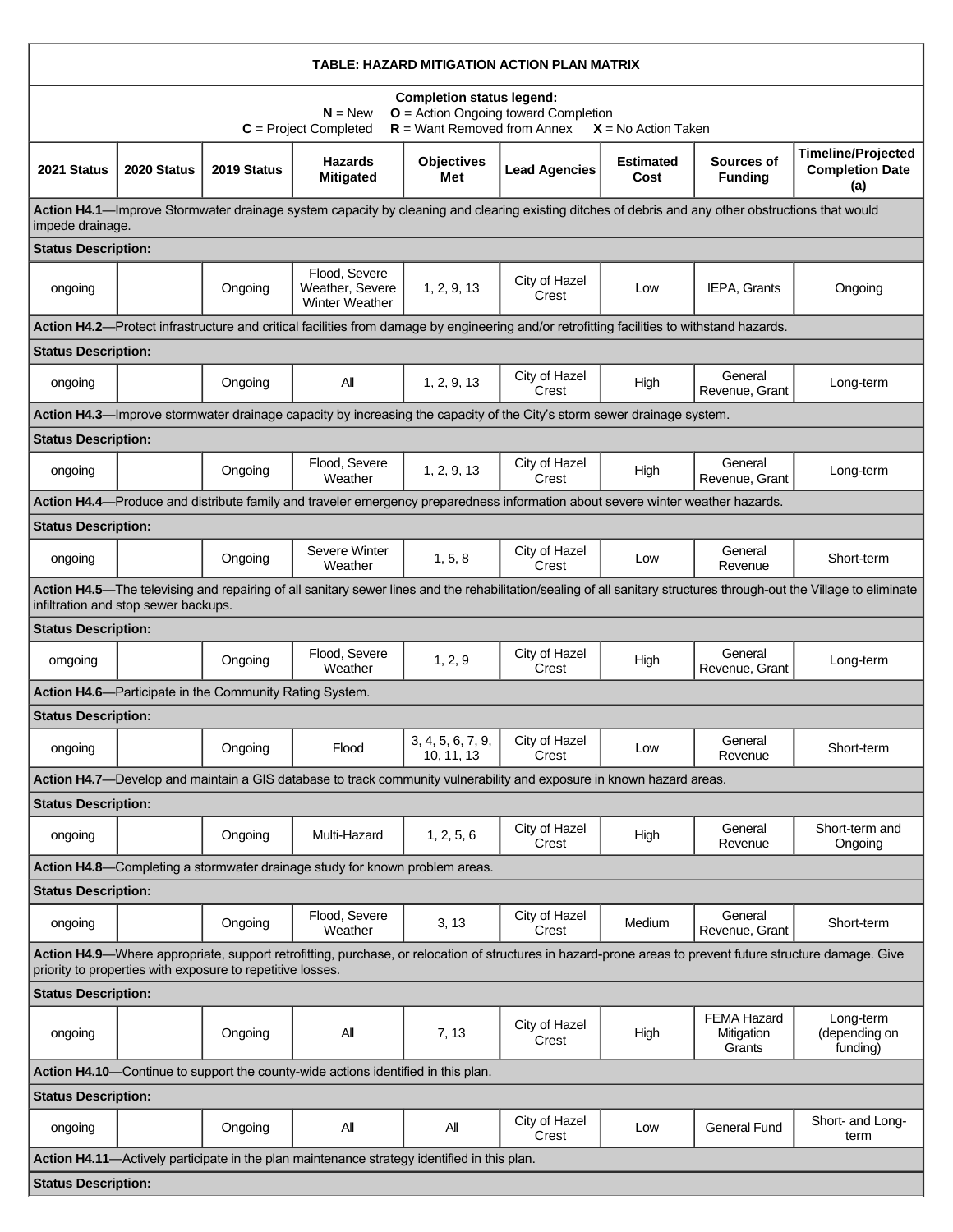| ongoing                                                                                                                                                                                                                                                                                                                                                                             |  | Ongoing                                               | Αll                                                                                                                                                  | 3, 4, 6                         | DHSEM, City of<br><b>Hazel Crest</b>                                          | Low                  | <b>General Fund</b>                                                | Short-term                |
|-------------------------------------------------------------------------------------------------------------------------------------------------------------------------------------------------------------------------------------------------------------------------------------------------------------------------------------------------------------------------------------|--|-------------------------------------------------------|------------------------------------------------------------------------------------------------------------------------------------------------------|---------------------------------|-------------------------------------------------------------------------------|----------------------|--------------------------------------------------------------------|---------------------------|
|                                                                                                                                                                                                                                                                                                                                                                                     |  |                                                       | Action H4.12—Consider participation in incentive-based programs such as Tree City and StormReady.                                                    |                                 |                                                                               |                      |                                                                    |                           |
| <b>Status Description:</b>                                                                                                                                                                                                                                                                                                                                                          |  |                                                       |                                                                                                                                                      |                                 |                                                                               |                      |                                                                    |                           |
| ongoing                                                                                                                                                                                                                                                                                                                                                                             |  | Ongoing                                               | All                                                                                                                                                  | 3, 4, 5, 6, 7, 9,<br>10, 11, 13 | City of Hazel<br>Crest                                                        | Low                  | <b>General Fund</b>                                                | Long-term                 |
| Action H4.13-Maintain good standing under the National Flood Insurance Program by implementing programs that meet or exceed the minimum NFIP<br>requirements. Such programs include enforcing an adopted flood damage prevention ordinance, participating in floodplain mapping updates, and providing<br>public assistance and information on floodplain requirements and impacts. |  |                                                       |                                                                                                                                                      |                                 |                                                                               |                      |                                                                    |                           |
| <b>Status Description:</b>                                                                                                                                                                                                                                                                                                                                                          |  |                                                       |                                                                                                                                                      |                                 |                                                                               |                      |                                                                    |                           |
| ongoing                                                                                                                                                                                                                                                                                                                                                                             |  | Ongoing                                               | Flooding                                                                                                                                             | 4, 6, 9                         | City of Hazel<br>Crest                                                        | Low                  | <b>General Fund</b>                                                | Short-term and<br>Ongoing |
|                                                                                                                                                                                                                                                                                                                                                                                     |  |                                                       | Action H4.14—Where feasible, implement a program to record high water marks following high-water events.                                             |                                 |                                                                               |                      |                                                                    |                           |
| <b>Status Description:</b>                                                                                                                                                                                                                                                                                                                                                          |  |                                                       |                                                                                                                                                      |                                 |                                                                               |                      |                                                                    |                           |
| ongoing                                                                                                                                                                                                                                                                                                                                                                             |  | Ongoing                                               | Flooding, Severe<br>Weather                                                                                                                          | 3, 6, 9                         | City of Hazel<br>Crest                                                        | Medium               | General Fund:<br><b>FEMA Grant</b><br>Funds (Public<br>Assistance) | Long-term                 |
|                                                                                                                                                                                                                                                                                                                                                                                     |  |                                                       | Action H4.15—Integrate the hazard mitigation plan into other plans, programs, or resources that dictate land use or redevelopment.                   |                                 |                                                                               |                      |                                                                    |                           |
| <b>Status Description:</b>                                                                                                                                                                                                                                                                                                                                                          |  |                                                       |                                                                                                                                                      |                                 |                                                                               |                      |                                                                    |                           |
| ongoing                                                                                                                                                                                                                                                                                                                                                                             |  | Ongoing                                               | All                                                                                                                                                  | 3, 4, 6, 10, 13                 | Engineering<br>Consultant.<br>Economic<br>Development;<br><b>Public Works</b> | Low                  | <b>General Fund</b>                                                | Short-term                |
|                                                                                                                                                                                                                                                                                                                                                                                     |  |                                                       | Action H4.16—Consider the development and implementation of a Capital Improvements Program (CIP) to increase the Village's regulatory, financial and |                                 |                                                                               |                      |                                                                    |                           |
|                                                                                                                                                                                                                                                                                                                                                                                     |  | technical capability to implement mitigation actions. |                                                                                                                                                      |                                 |                                                                               |                      |                                                                    |                           |
| <b>Status Description:</b>                                                                                                                                                                                                                                                                                                                                                          |  |                                                       |                                                                                                                                                      |                                 |                                                                               |                      |                                                                    |                           |
| ongoing                                                                                                                                                                                                                                                                                                                                                                             |  | Ongoing                                               | All                                                                                                                                                  | 1, 2, 7                         | <b>Public Works</b>                                                           | High                 | CIP component<br>of General Fund<br>(if<br>implemented)            | Long-term                 |
|                                                                                                                                                                                                                                                                                                                                                                                     |  |                                                       | Action H4.17—Identify community shelters - generator(s), cots, blankets, and portable communication devices, i.e. radios.                            |                                 |                                                                               |                      |                                                                    |                           |
| <b>Status Description:</b>                                                                                                                                                                                                                                                                                                                                                          |  |                                                       |                                                                                                                                                      |                                 |                                                                               |                      |                                                                    |                           |
| ongoing                                                                                                                                                                                                                                                                                                                                                                             |  | New                                                   | Extreme<br>Heat, Extreme<br>Cold, Widespread<br>Power Outage                                                                                         | 2, 6, 12                        | Fire<br>Department                                                            | High                 | <b>TBD</b>                                                         | <b>TBD</b>                |
| Action H4.18-Aggressively start replacing sewer lines in phases over a four year period to help prevent further sanitary sewer backup in residents' homes.<br>Start replacing water mains and lines in phases as well.                                                                                                                                                              |  |                                                       |                                                                                                                                                      |                                 |                                                                               |                      |                                                                    |                           |
| <b>Status Description:</b>                                                                                                                                                                                                                                                                                                                                                          |  |                                                       |                                                                                                                                                      |                                 |                                                                               |                      |                                                                    |                           |
| ongoing                                                                                                                                                                                                                                                                                                                                                                             |  | ongoing                                               | Flood, High Wind,<br>Snow, Extreme<br>Cold                                                                                                           | 9                               | <b>TBD</b>                                                                    | High                 | <b>TBD</b>                                                         | TBD                       |
| Action H4.19-Replacing water main lines on Maple Ave and 177th Street.                                                                                                                                                                                                                                                                                                              |  |                                                       |                                                                                                                                                      |                                 |                                                                               |                      |                                                                    |                           |
| <b>Status Description:</b>                                                                                                                                                                                                                                                                                                                                                          |  |                                                       |                                                                                                                                                      |                                 |                                                                               |                      |                                                                    |                           |
| ongoing                                                                                                                                                                                                                                                                                                                                                                             |  | New                                                   | Flood                                                                                                                                                | 9                               | Hazelcrest                                                                    | 1.2 million;<br>High | Army Core                                                          | June 2020                 |
| Action H4.20—Village Flooding Replacement of Storm and Sanitary Lines in Flooding Area.                                                                                                                                                                                                                                                                                             |  |                                                       |                                                                                                                                                      |                                 |                                                                               |                      |                                                                    |                           |
| <b>Status Description:</b>                                                                                                                                                                                                                                                                                                                                                          |  |                                                       |                                                                                                                                                      |                                 |                                                                               |                      |                                                                    |                           |
| ongoing                                                                                                                                                                                                                                                                                                                                                                             |  | New                                                   | Flood                                                                                                                                                | 1, 2, 3, 7                      | Village of Hazel<br>Crest                                                     | 4 million; High      | Village                                                            | TBD                       |
| Action H4.20-Repair culverts to prevent flooding and erosion                                                                                                                                                                                                                                                                                                                        |  |                                                       |                                                                                                                                                      |                                 |                                                                               |                      |                                                                    |                           |
| <b>Status Description:</b>                                                                                                                                                                                                                                                                                                                                                          |  |                                                       |                                                                                                                                                      |                                 |                                                                               |                      |                                                                    |                           |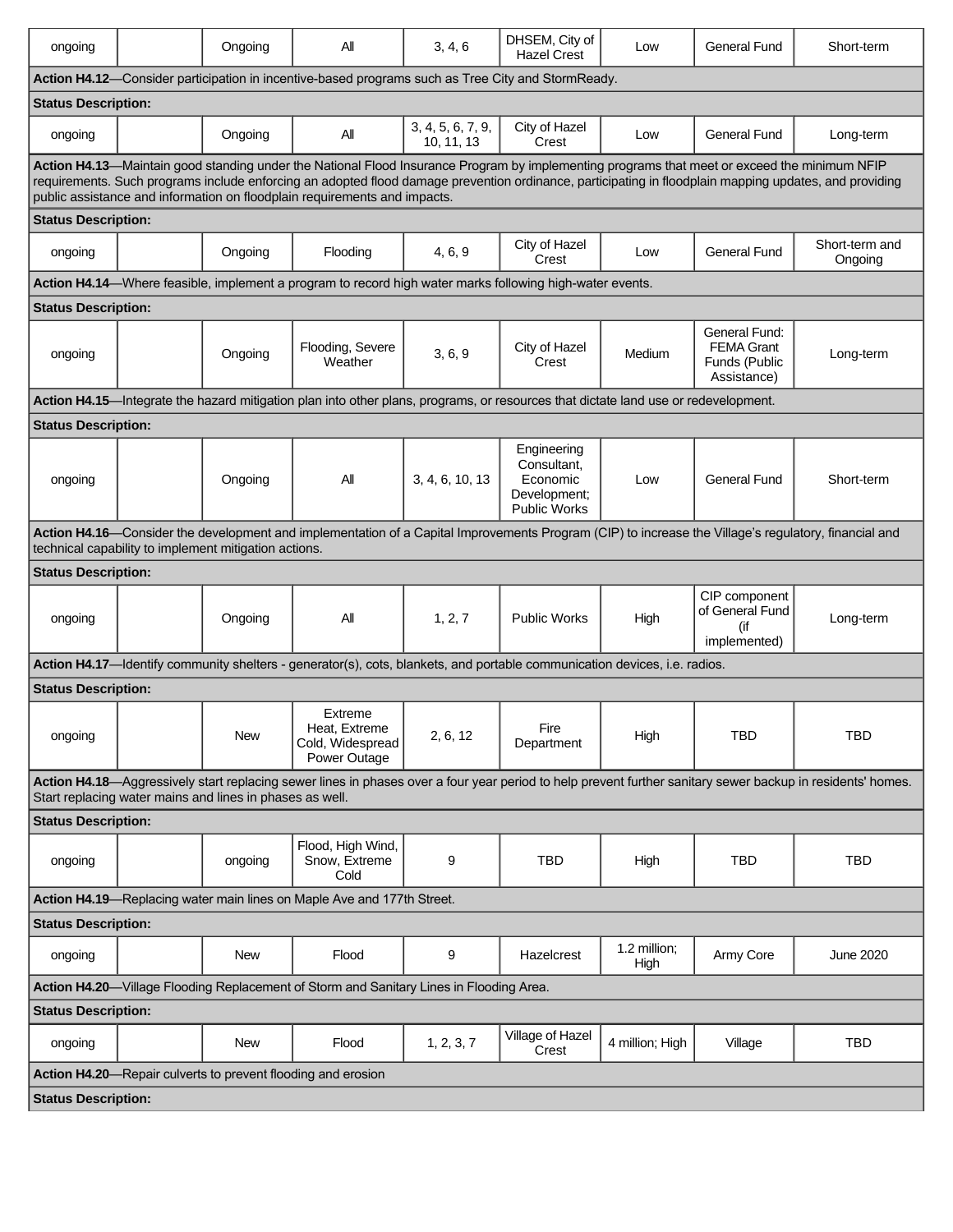| Extreme Cold, Ice<br>Village of Hazel<br>Grants and<br>1, 2, 3, 4, 5<br>\$500.000<br>New<br>By the end of 2022<br>$\overline{\phantom{0}}$<br>Local Funds<br>Crest<br>Storms,<br>Widespread<br>Power Outage | Flood, Snow,<br>Extreme Heat, |
|-------------------------------------------------------------------------------------------------------------------------------------------------------------------------------------------------------------|-------------------------------|
|-------------------------------------------------------------------------------------------------------------------------------------------------------------------------------------------------------------|-------------------------------|

(a) Ongoing indicates continuation of an action that is already in place. Short-term indicates implementation within five years. Long-term indicates implementation after five years.

**Mitigation Success Stories:** Examples of mitigation success stories include, but are not limited to: received a Grant, completed a major mitigation project, etc.

Future Needs: Examples of future needs include, but are not limited to: receiving training to better understand the mitigation grant application process, studies that may be needed to better understand hazards/risks, etc.

More education on the medication process and grant opportunity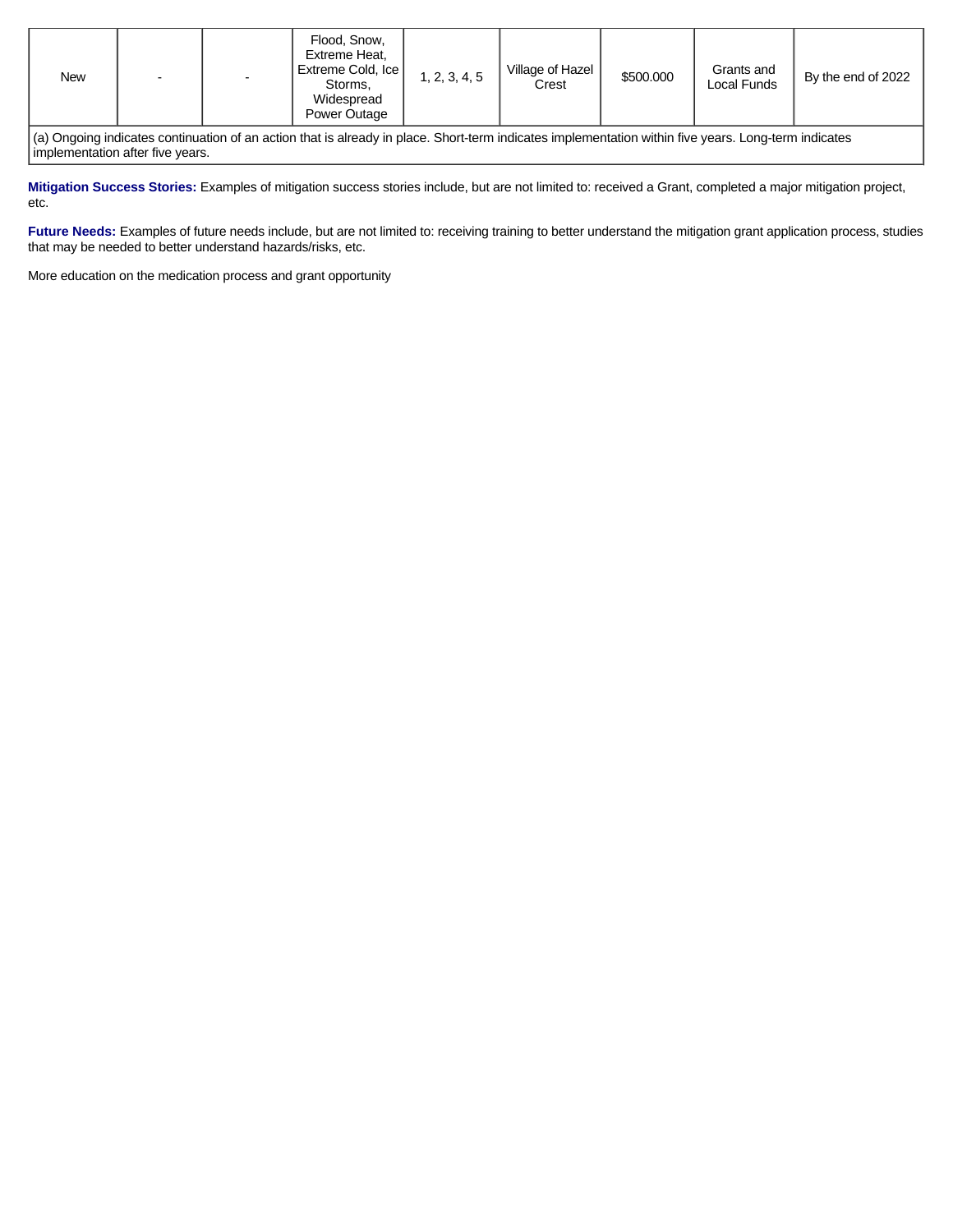# [6.1 Action H4.21](https://hazel.isc-cemp.com/Cemp/Details?id=8337066)

| <b>Mitigation Action</b>                                       | Repair culverts to prevent flooding and erosion                                                                                                                                                                                                                                                                                                                                                                                                                                                                                                                                                                                                        |
|----------------------------------------------------------------|--------------------------------------------------------------------------------------------------------------------------------------------------------------------------------------------------------------------------------------------------------------------------------------------------------------------------------------------------------------------------------------------------------------------------------------------------------------------------------------------------------------------------------------------------------------------------------------------------------------------------------------------------------|
| Year Initiated                                                 | 2021                                                                                                                                                                                                                                                                                                                                                                                                                                                                                                                                                                                                                                                   |
| <b>Applicable Jurisdiction</b>                                 | Village of Hazel Crest                                                                                                                                                                                                                                                                                                                                                                                                                                                                                                                                                                                                                                 |
| <b>Lead Agency/Organization</b>                                | Village of hazel crest public works                                                                                                                                                                                                                                                                                                                                                                                                                                                                                                                                                                                                                    |
| Supporting<br>Agencies/Organizations                           | Village of hazel crest public works                                                                                                                                                                                                                                                                                                                                                                                                                                                                                                                                                                                                                    |
| Applicable Goal                                                | • Develop and implement sustainable, cost-effective, and environmentally sound risk-reduction (mitigation) projects.<br>• Protect the lives, health, safety, and property of the citizens of Cook County from the impacts of natural hazards.<br>• Protect public services and critical facilities, including infrastructure, from loss of use during natural hazard events.<br>· Involve stakeholders to enhance the local capacity to mitigate, prepare for, and respond to the impacts of natural<br>hazards.<br>• Develop, promote, and integrate mitigation action plans.<br>• Promote public understanding of and support for hazard mitigation. |
| <b>Potential Funding Source</b>                                | Grants and Local Funds                                                                                                                                                                                                                                                                                                                                                                                                                                                                                                                                                                                                                                 |
| <b>Estimated Cost</b>                                          | \$500.000                                                                                                                                                                                                                                                                                                                                                                                                                                                                                                                                                                                                                                              |
| <b>Benefits (loss avoided)</b>                                 | the benefits this will add is awareness to our community and an action plan as to what to do in case of an emergency<br>lto our                                                                                                                                                                                                                                                                                                                                                                                                                                                                                                                        |
| <b>Projected Completion Date</b>                               | By the end of 2022                                                                                                                                                                                                                                                                                                                                                                                                                                                                                                                                                                                                                                     |
| <b>Priority and Level of Importance</b><br>(Low, Medium, High) | High Priority                                                                                                                                                                                                                                                                                                                                                                                                                                                                                                                                                                                                                                          |
| Benefit Analysis (Low, Medium,<br>High)                        | High—Project will provide an immediate reduction of risk exposure for life and property.                                                                                                                                                                                                                                                                                                                                                                                                                                                                                                                                                               |
| Cost Analysis (Low, Medium, High)                              | High—Existing funding will not cover the cost of the project; implementation would require new revenue through an<br>alternative source (for example, bonds, grants, and fee increases).                                                                                                                                                                                                                                                                                                                                                                                                                                                               |
| <b>Actual Completion Date</b>                                  |                                                                                                                                                                                                                                                                                                                                                                                                                                                                                                                                                                                                                                                        |

|                                                        | Recommended Mitigation Action/Implementation Plan and Project Description                                                                                                                                                                                                                                                     |
|--------------------------------------------------------|-------------------------------------------------------------------------------------------------------------------------------------------------------------------------------------------------------------------------------------------------------------------------------------------------------------------------------|
| Action/Implementation Plan<br>and Project Description: | We are implementing the Code Red system in our community as many other communities all ready has one. To notify the<br>community in the case of any disasters via email or text or phone call. We are also lining sewer lines and replacing them<br>on an on going basis to prevent further flooding and damage to properties |

| <b>Mitigation Action and Project Maintenance</b> |               |                 |  |
|--------------------------------------------------|---------------|-----------------|--|
| Year                                             | <b>Status</b> | <b>Comments</b> |  |
| 2019                                             |               |                 |  |
| 2020                                             |               |                 |  |
| 2021                                             | <b>New</b>    |                 |  |
| 2022                                             |               |                 |  |
| 2023                                             |               |                 |  |